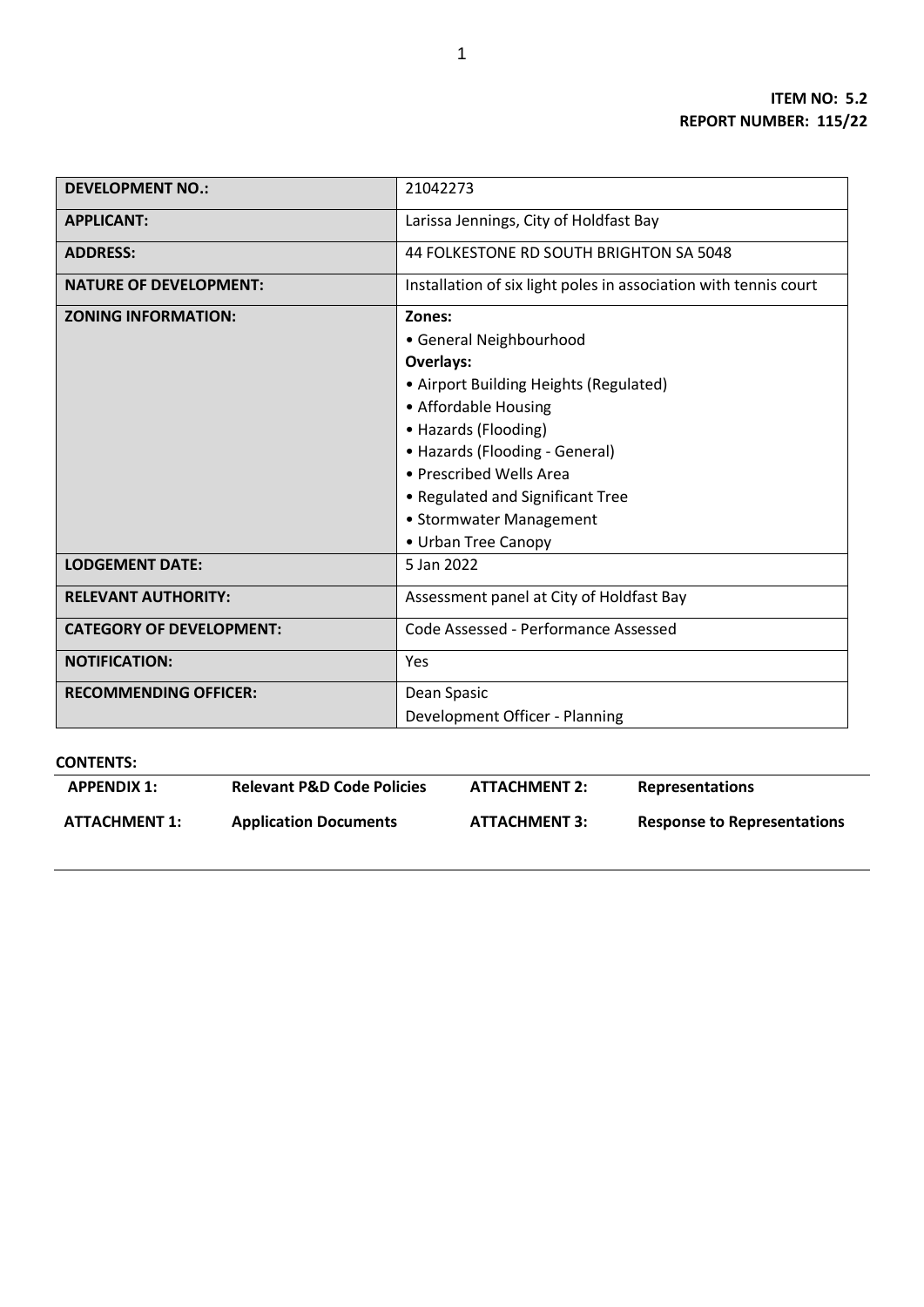#### **DETAILED DESCRIPTION OF PROPOSAL:**

The proposal comprises the installation of six light poles in association with the tennis courts. The proposed lights have a height of up to 12 metres and the lighting is via LED floodlights designed to direct lighting directly to the tennis court surface.

#### **SUBJECT LAND & LOCALITY:**

#### **Site Description:**

**Location reference:** 44 FOLKESTONE RD SOUTH BRIGHTON SA 5048 **Title ref.:** CT 5558/563 **Plan Parcel:** D642 AL109 **Council:** CITY OF HOLDFAST BAY

**Location reference:** 44 FOLKESTONE RD SOUTH BRIGHTON SA 5048 **Title ref.:** CT 5558/563 **Plan Parcel:** D642 AL110 **Council:** CITY OF HOLDFAST BAY

The subject site is a longstanding recreational space south of Dover Square in South Brighton, which comprises the Dover Square Reserve and Dover Square Tennis Club.



### **Locality**

The locality is predominately residential, save for the Dover Kindergarten, east of Dover Square.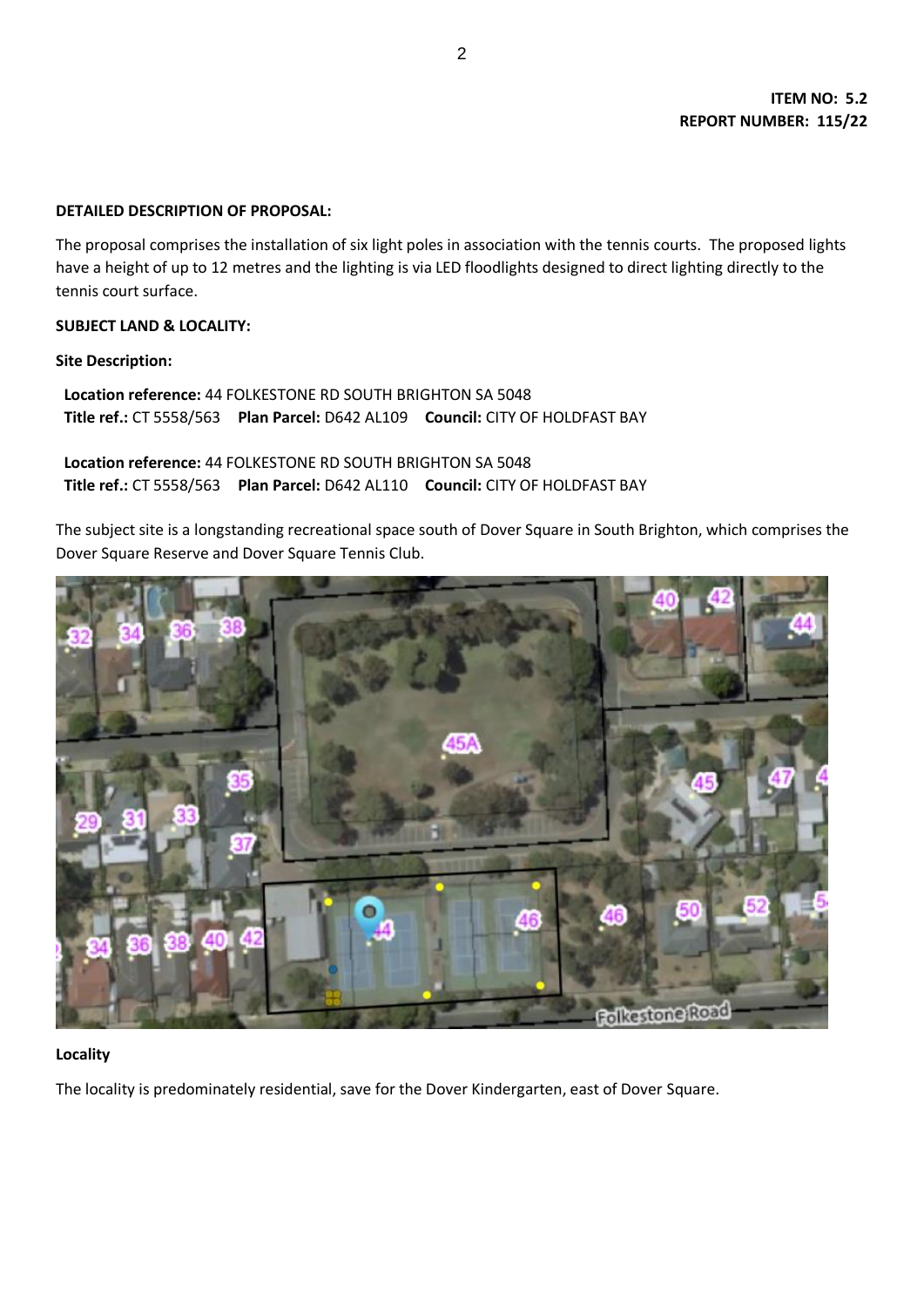

# **CONSENT TYPE REQUIRED:**

# Planning Consent

# **CATEGORY OF DEVELOPMENT:**

- **PER ELEMENT:** Other Community Tennis Court lights and Posts: Code Assessed Performance Assessed
- **OVERALL APPLICATION CATEGORY:** Code Assessed - Performance Assessed
- **REASON**

P&D Code

### **PUBLIC NOTIFICATION**

### **REASON**

The application is not listed as a class of development in Table 5 Procedural Matters of the Zone and therefore is subject to notification

### **LIST OF REPRESENTATIONS**

Miriam Gloyn of 41 Folkestone Road, South Brighton supports the development with some concerns (however not specified)

Ian McLoughlin of 37 Broadway, South Brighton supports the development with some concerns:

- Would like the curfew to be 9:30pm; and
- Vehicle movements on Folkestone Road

### **SUMMARY**

Larissa Jennings from City of Holdfast Bay replied to the representations with the following summary:

- Lighting complies with the relevant Australian Standards;
- The 10pm curfew is consistent with lighting on other Council facilities;
- Traffic management is outside of the planning considerations for sports lighting.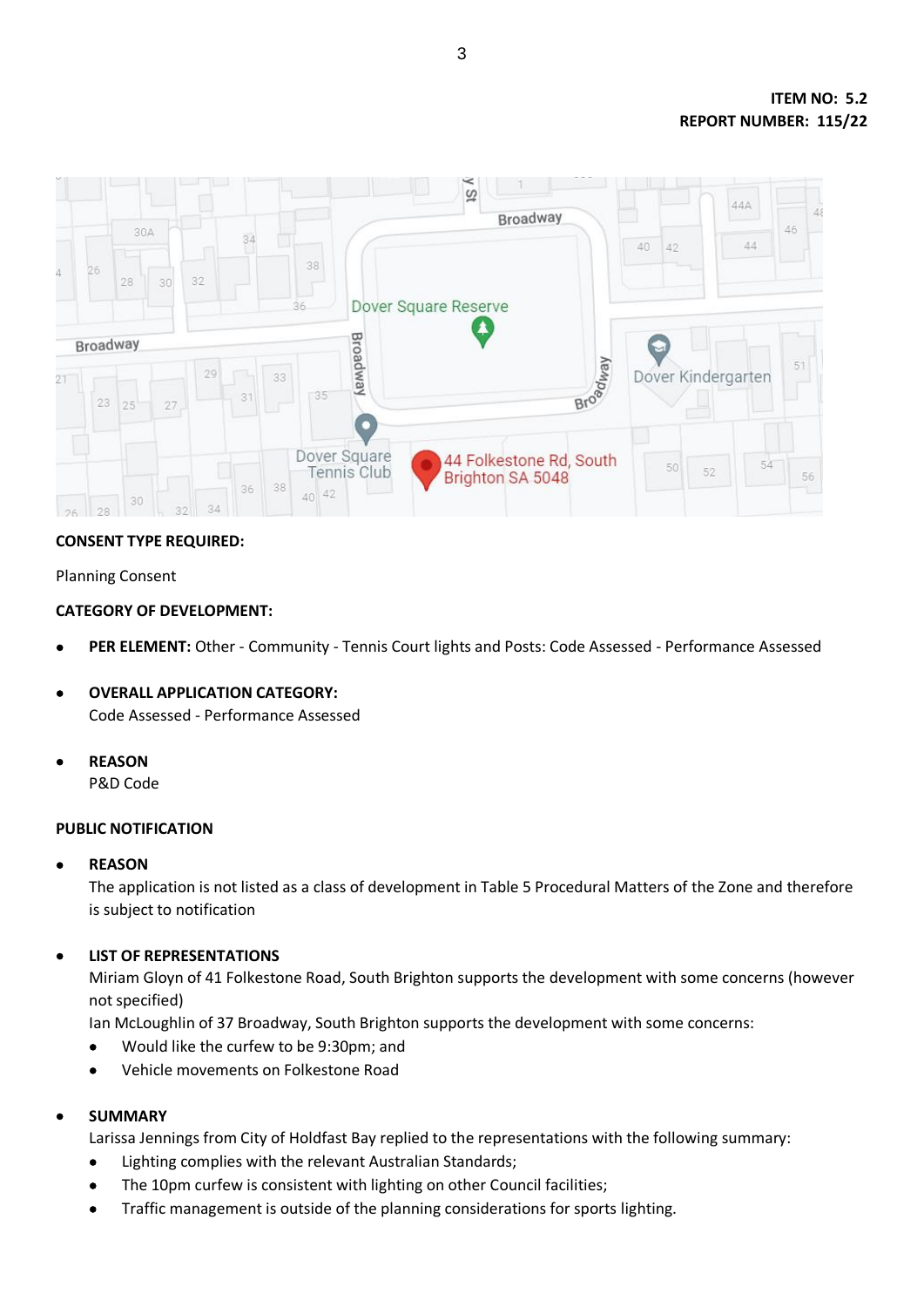## **ITEM NO: 5.2 REPORT NUMBER: 115/22**

#### **PLANNING ASSESSMENT**

The application has been assessed against the relevant provisions of the Planning & Design Code, which are contained in Appendix One.

#### **Zone**

The General Neighbourhood Zone envisages various land uses that are compatible with residential. Among the list of appropriate land uses, includes '*recreation area*', which includes sporting facilities. The tennis club is a longstanding use, whereby the proposal is sought to increase the usability, particularly during evenings.

### **Height and Appearance**

The light poles are proposed at a height of 12 metres, and are located around the perimeter of 4 existing tennis courts. The southern street boundary of the site contains several mature gum trees, which will mostly obstruct the view of the light poles as viewed from southern adjacent residential properties. To give context, the proposed light poles will visually present no differently to typical street lights fixed to stobie poles.



### **Light Spill**

Documentation submitted by the applicant (as per Attachment 1) demonstrates the light spill, including reference to the Lux levels over southern adjacent residential properties during pre-curfew use, which shows a maximum of 2 Lux on the northern allotment boundary of the southern adjacent properties. These levels have been measured without consideration to the existing street trees, which will in reality, further block light spill.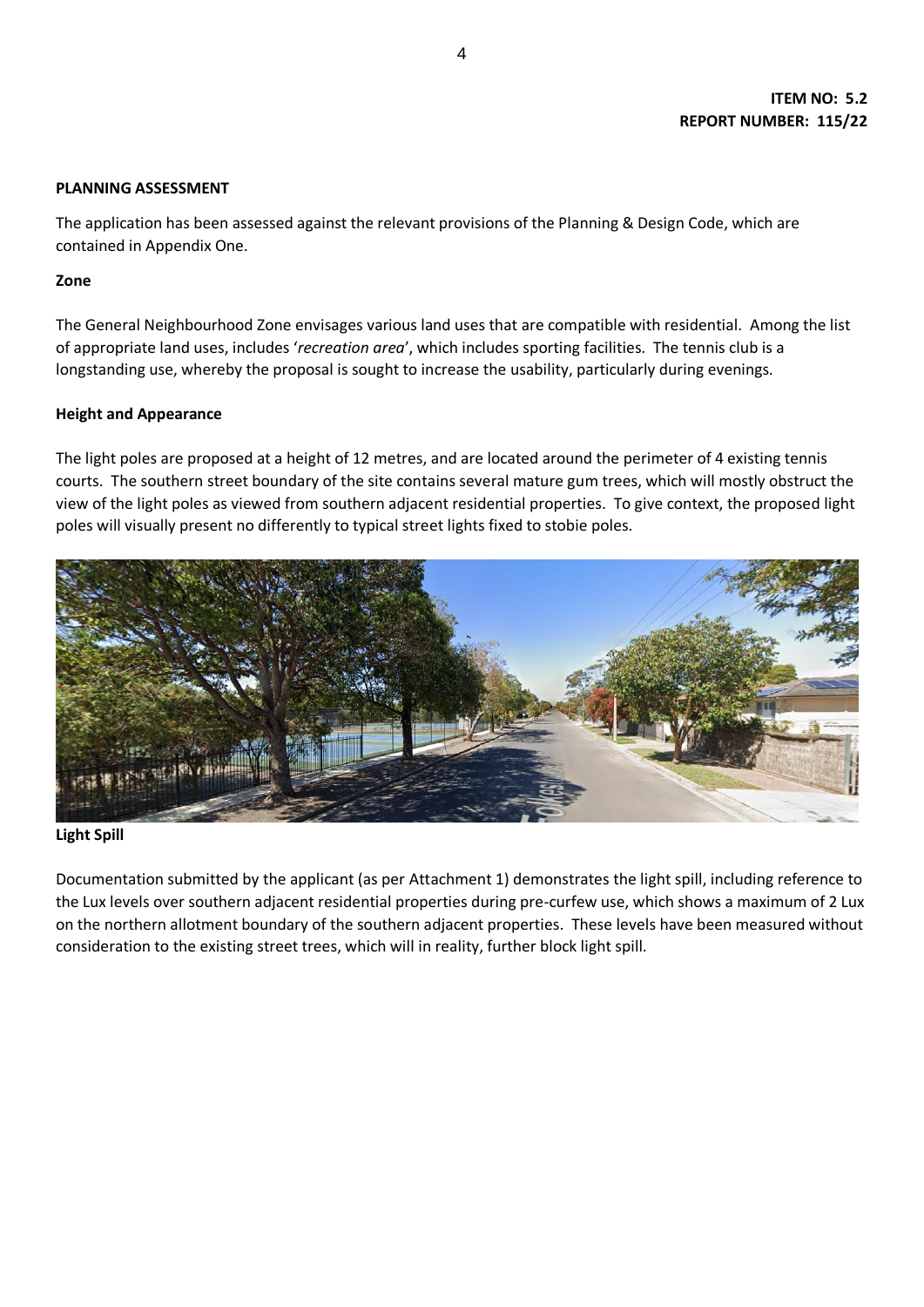

A condition of planning consent is included to ensure that lighting is switched off, and remains off, between 10:00pm and sunrise the following day.

In addition, a condition is also included to ensure that light spill levels are not more than 5 Lux when measured at the window of any adjacent dwelling.

# **CONCLUSION**

The proposed poles are ancillary to the existing land use and are sought to contribute to improvement in lighting, which will facilitate proper use of the land during the evenings. As seen with other light poles over recent years, the technology is such that the lighting is specifically designed to cover a specific area, with light spill being avoided on nearby sensitive land uses, such as dwellings. The poles are visually unobtrusive and are not considered to adversely impact on the locality.

# **RECOMMENDATION**

It is recommended that the Council Assessment Panel/SCAP resolve that:

1. Pursuant to Section 107(2)(c) of the Planning, Development and Infrastructure Act 2016, and having undertaken an assessment of the application against the Planning and Design Code, the application is NOT seriously at variance with the provisions of the Planning and Design Code; and